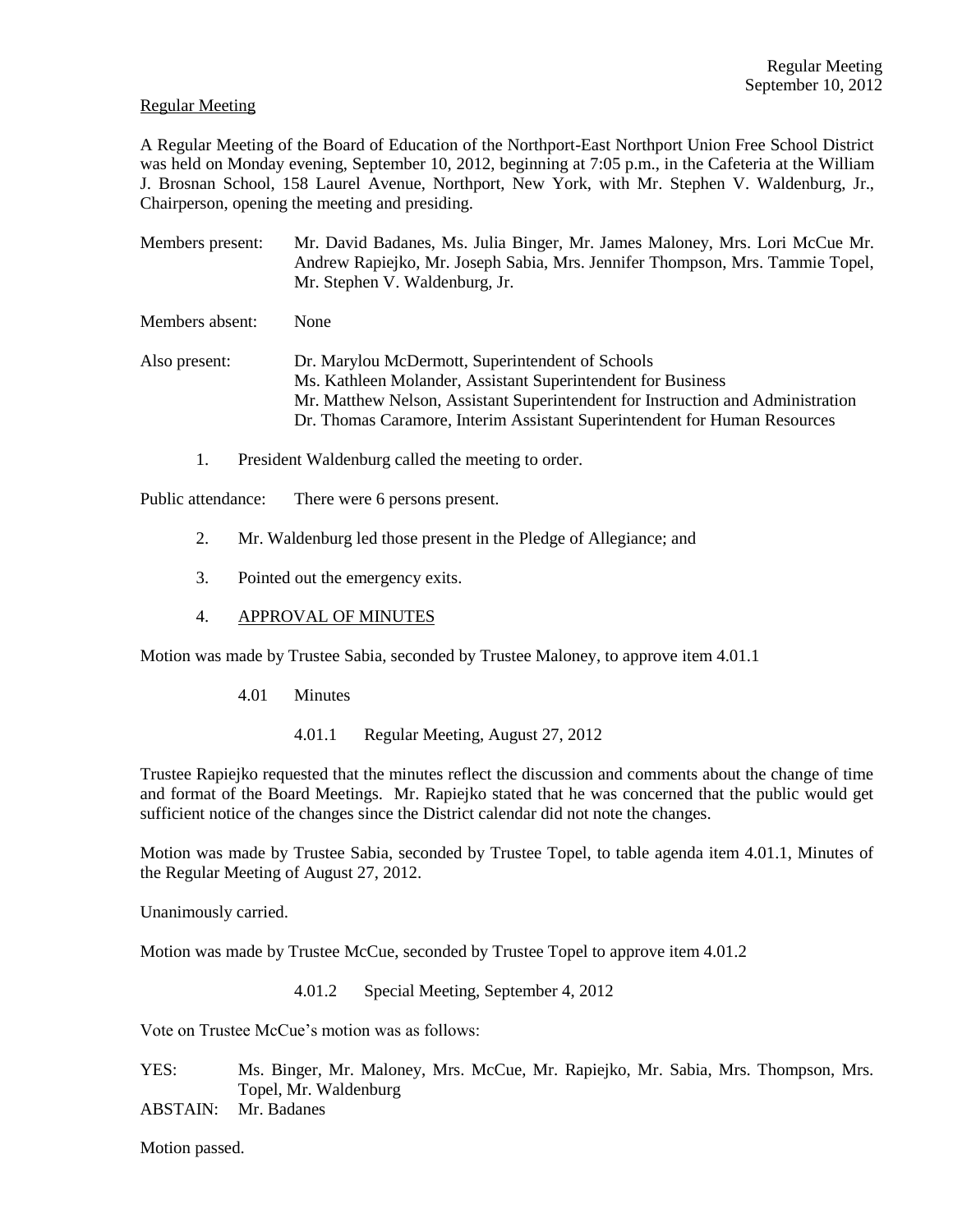Motion was made by Trustee Topel, seconded by Trustee Sabia, to reorder the agenda and move item 7.0 Public Participation after item 11.0 Unfinished Business.

Trustee McCue asked the Board not to reorder the agenda but to consider adding a second Public Participation after item 11.0 Unfinished Business for those community members who may be coming after the elementary school open house.

Vote on Trustee Topel's motion to reorder the agenda and move item 7.0 Public Participation after item 11.0 Unfinished Business was unanimously defeated.

Motion was made by Trustee McCue, seconded by Trustee Topel, to keep the agenda as written and allow for a second Public Participation prior to agenda item 12.0 New Business.

Unanimously carried.

## 5. SPECIAL REPORT/ANNOUNCEMENTS FROM THE SUPERINTENDENT

Dr. Marylou McDermott, Superintendent, stated that President Waldenburg's letter regarding the Capital Referendum will be sent to all the local papers with the headline prominently displaying the September  $19<sup>th</sup>$  date. In addition, signs will be placed at all nine buildings notifying the public of the vote.

5.01 The President of the Board reviewed the upcoming meetings of September  $19<sup>th</sup>$ , September  $24^{\text{th}}$  and October  $1^{\text{st}}$ .

5.02 President Waldenburg designated the following trustees to bring the voting returns to the William J. Brosnan School (Election Headquarters) on September 19, 2012: Trustee McCue will deliver the results from Fifth Avenue Elementary School, Trustee Maloney will deliver the results from Dickinson Avenue Elementary School, and Trustee Thompson will deliver the results from the William J. Brosnan School.

# 6. COMMUNICATIONS

Name Comment

There were no communications to the Board

## 7. PUBLIC PARTICIPATION

Lauren Gorman Stated that she is concerned about the over-crowding of her son's bus to Parent St. John the Baptist. Ms. Gorman stated that she does not feel that it is a safe situation especially since the bus travels on the parkway. Ms. Gorman also stated that she supported giving transportation to the family who transferred their son to St. John the Baptist after the April  $1<sup>st</sup>$  deadline.

Dr. McDermott stated that Ms. Patricia McGrane, Transportation Supervisor, will look into Ms. Gorman's concerns about the bus.

Linda Thury Stated that she was here supporting her daughter-in-law regarding the over-Resident crowding of the private school busing. Ms. Thury also stated that the closing date for applications for transportation to private schools should be changed.

President Waldenburg stated that the April 1<sup>st</sup> deadline comes from the State Education Department.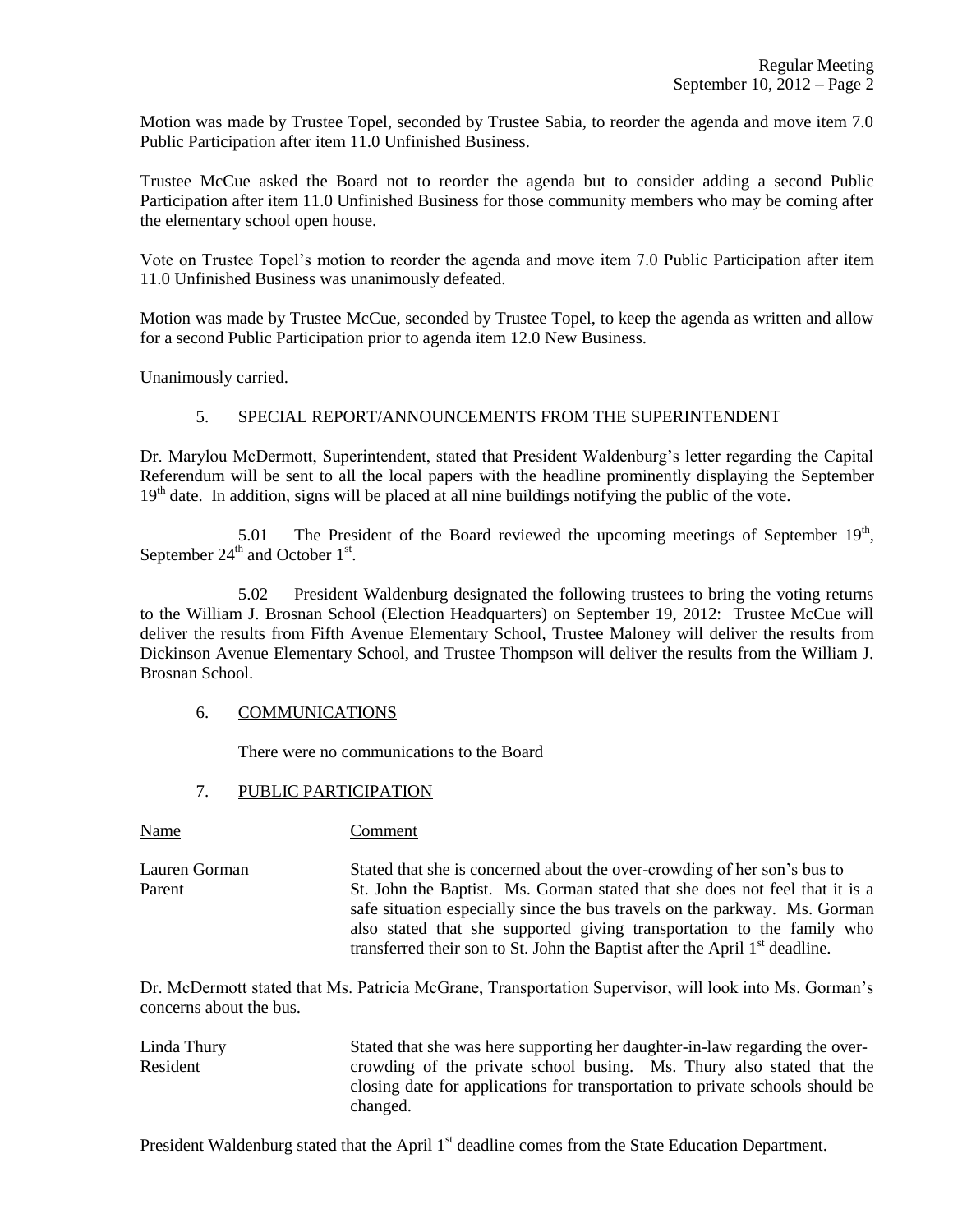Catherine Wang Asked the Board to change the pickup location for her two children who Parent attend the Long Island School for the Gifted. Ms. Wang stated that previous years the pickup location was in front of her house and this year it has been changed to Ridings Gate and 25A. Ms. Wang stated that this is a very busy intersection and there is no place for her children to stand. Ms. Wang also noted that her children are the only students at the bus stop.

Ms. Patricia McGrane, Transportation Supervisor, stated that Ms. Wang's bus stop is in the safety check process right now and that a determination will be made once the safety check is performed.

Jennifer Grillo Stated that her son goes to Long Island School for the Gifted and he is the Parent only one at his bus stop. Ms. Grillo stated that in previous years the bus picked her child up in front of her house and this year it was moved. Ms. Grillo stated that the bus passes directly in front of her house and requested that the stop be moved back to a house stop.

Dr. McDermott stated that Ms. McGrane would look into the bus stop.

Janice Reichert-Emprimo Stated that she applied for private school transportation before the April  $1<sup>st</sup>$ Parent deadline but due to unforeseen circumstances she had to transfer her son to a different private school after the deadline. Ms. Reichert-Emprimo stated that she called the transportation department on June  $24<sup>th</sup>$  and left a detailed message and then followed up again in August. Ms. Reichert-Emprimo stated that she received a phone call stating that she would be denied transportation. Ms. Reichert-Emprimo requested that transportation be provided for her child to Holy Family Regional School in Commack.

Dr. McDermott stated that it is very difficult for the District as they have to obey the law regarding private school transportation.

Pat Barabino Stated that she is concerned about the bus size and amount of students Parent allowed on the bus to St. John the Baptist. Ms. Barabino stated that she had the same concerns last year and left several messages with the transportation department but did not receive any response. Ms. Barabino stated that every seat on the bus is taken and that the students are high school students.

Dr. McDermott stated that Ms. McGrane will look into the issue with the bus to St. John the Baptist.

There was a brief Board discussion regarding the legal capacity of school buses, the bidding process for transportation contracts, per pupil contractors, and transportation voice mail and e-mail.

## 8. SUPERINTENDENT'S REPORT, GENERAL

Motion was made by Trustee McCue, seconded by Trustee Thompson, to approve all items under 8., including Supplemental 8.01.1 (Schedule A #46-63) and excluding withdrawn item 8.01.5 (Schedule L).

8.01 Personnel Schedules, each dated September 10, 2012, and each attached and made part of the official minutes:

- 8.01.1 Schedule A Certified Staff (including Supplemental A #46-63)
- 8.01.2 Schedule B Non-Instructional Staff
- 8.01.3 Schedule C Salary Transfer
- 8.01.4 Schedule J Committee on Special Education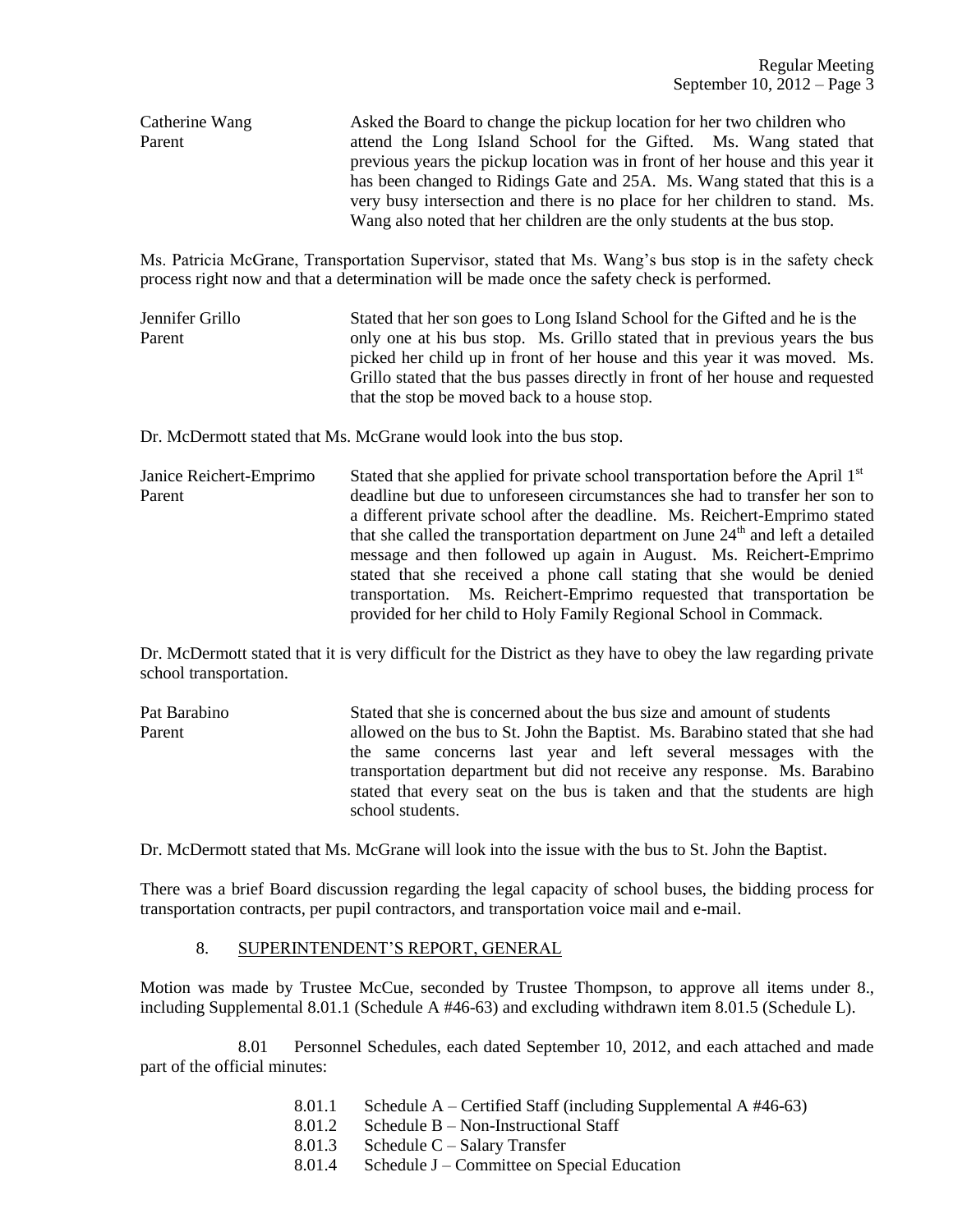#### 8.01.5 Schedule  $L - PDC$  UTN (withdrawn)

President Waldenburg announced the reinstatement of Northport High School Social Studies Teacher, Darryl St. George, returning from a military leave of absence.

| 8.02         |      | Receiving for a second reading and rescinding the following policies: |                                                                                                              |  |  |
|--------------|------|-----------------------------------------------------------------------|--------------------------------------------------------------------------------------------------------------|--|--|
|              |      | 8.02.1<br>8.02.2                                                      | Policy #1650.1 "Candidates to BOCES Board of Education"<br>Policy #4134 "Tutoring"                           |  |  |
|              | 8.03 |                                                                       | Receiving for a second reading and adopting revisions to the following policies:                             |  |  |
|              |      | 8.03.1<br>8.03.2                                                      | Policy #2000 - "Board Administration Policy"<br>Policy #2111 – "Duties of the Superintendent of Schools: Job |  |  |
| Description" |      | 8.03.3                                                                | Policy #2111.2 - "Board-Superintendent Relationships"                                                        |  |  |

8.04 Appointing the following staff members to serve as Dignity for All Students Act Coordinators for the 2012-2013 school year:

Northport High School Irene McLaughlin, Principal Terrence Hinson, Guidance Chairperson Shannon Dantuono, Assistant Principal Denise Keenan, Assistant Principal Dan McKeon, Assistant Principal Dan Danbusky, Assistant Principal Regina Thomas, School Counselor Anthony Ferrandino, AHIP

Northport Middle School Tim Hoss, Principal Chelsea Brown, Assistant Principal Darcy Pattison, Social Worker

East Northport Middle School Pat DeStefano, Principal Sean Boylan, Assistant Principal Theresa Braun, School Counselor Mary Wine, Social Worker

Bellerose Avenue School Barbara Falotico, Principal Alan Tener, School Counselor Lisa Quartararo, School Psychologist

Dickinson Avenue School Patricia Essenfeld, Principal Caitlin Bisulca, School Counselor Christie Moser, School Psychologist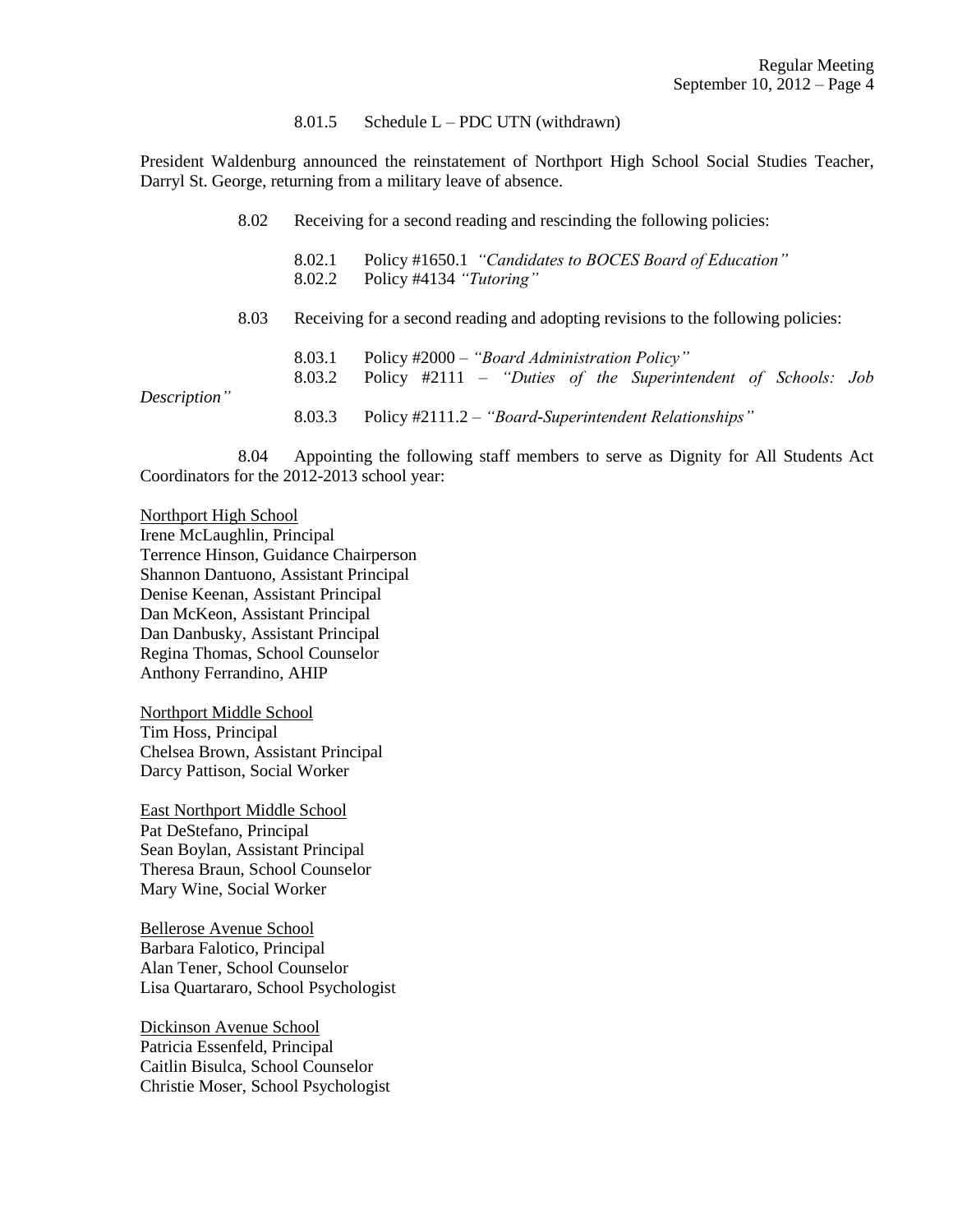Fifth Avenue School Tom Harrison, Principal Beth Theofield, School Counselor Melanie Fisher, School Psychologist

Ocean Avenue School Sabina Larkin, Principal Theresa Pellegrino, School Counselor Cori Scheidt, School Psychologist

Pulaski Road School Jeff Haubrich, Principal Jim Durand, School Counselor Marti White, School Psychologist

Norwood Avenue School Michael Genovese, Principal Nicole Barbier-Adil, School Counselor Beth Dragone, School Psychologist

Vote on Trustee McCue's motion to approve all items under 8., including Supplemental 8.01.1 (Schedule A #46-63) and excluding withdrawn item 8.01.5 (Schedule L) was unanimously carried.

Motion was made by Trustee Thompson, seconded by Trustee Maloney, to approve all items under 9, including Supplemental 9.11

- 9. SUPERINTENDENT'S REPORT FINANCIAL
	- 9.01 Approving End of Year Transfer of Funds to balance 2011-2012 budget

9.02 Approving the following Treasurer's Report and Monthly Summary of Receipts and Disbursements:

- 9.02.1 Treasurer's Report for the period June 1, 2012 through June 30, 2012
- 9.02.2 Monthly Summary of Receipts and Disbursements for June 2012
- 9.03 Approving the Student Activity Account Reports for June 2012 from:
	- 9.03.1 Northport High School
	- 9.03.2 East Northport Middle School
	- 9.03.3 Northport Middle School
- 9.04 Approving the Schedule of Investments as of June 30, 2012
- 9.05 Approving the Collateral Schedule for June 2012
- 9.06 Approving the Bank Reconciliation Report for the Month Ended June 30, 2012
- 9.07 Approving the Claims Auditor's Report for Warrants and Schedule of Claims

Warrants and Schedule of Claims for payments dated: June 2012 (Wire Transfer Report), June 1, 2012 (Payroll Trust & Agency Warrant), June 8, 2012 (Payroll Trust & Agency Warrant), June 15, 2012 (Accounts Payable Warrant), June 15, 2012 (Payroll Trust & Agency Warrant), June 22, 2012 (Payroll Trust & Agency Warrant), June 29, 2012 (Payroll Trust & Agency Warrant), June 29, 2012 (Accounts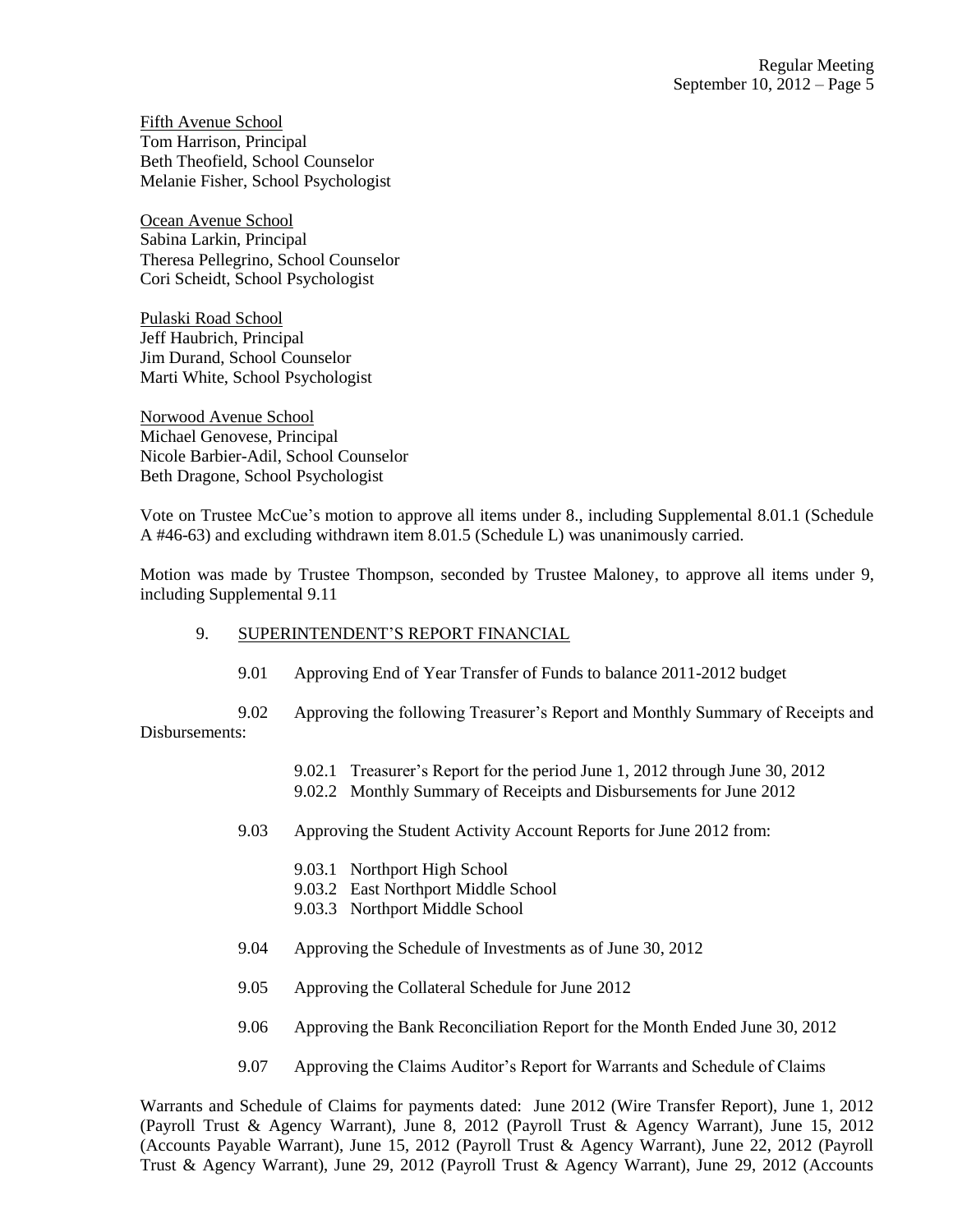Payable Warrant), June 2012 (Claims Audit Report)

9.08 Approving the following resolution:

"BE IT RESOLVED, that the Board of Education approve the transfer of \$170,000.00 from budget code A9901.9500.00.8300 to A9901.9005.00.8300 to support the operating deficit of the School Lunch Fund"

9.09 Approving the following resolution:

"RESOLVED, that the Board of Education accept the donation of \$2,026.73 toward the purchase of supplies for Fifth Avenue Elementary School and increase the 2012-2013 budget code A2110.5030.12.0200 by \$2,026.73 for this purpose.

RESOLVED, that the Board of Education hereby approves an increase in the revenue code A2705 of the 2012-2013 budget by \$2,026.73 with the understanding that this increase in revenue is the result of the Fifth Avenue Elementary School participation in the Stop and Shop A+ Bonus Bucks Program"

9.10 Approving an application to The First Rehabilitation Life Insurance Company of America for the purpose of providing a policy of Group Excess Medical Reimbursement Insurance.

9.11 Approving the following resolution:

"BE IT RESOLVED, that the Board of Education approve the transfer of \$100,606.40 from budget code A2250.4700.00.3102 to budget code A9901.9500.00.8300 to support the 2011-2012 General Fund's basic contribution for State Supported Section 4201 schools"

In response to a question, Ms. Kathleen Molander, Assistant Superintendent for Business, stated that in prior years these costs were supported entirely by New York State but in the 2011-2012 school year Governor Cuomo changed the school responsibility to 25%.

Vote on Trustee Thompson's motion to approve all items under 9, including Supplemental 9.11 was unanimously carried.

- 10. SUPERINTENDENT'S REPORT FOR INFORMATION ONLY
	- 10.01 Schedule H Use of Facilities
	- 10.02 Schedule I Home Instruction
- 11. UNFINISHED BUSINESS

Trustee Sabia asked Dr. McDermott about the fencing, walkway and railroad ties at Ocean Avenue Elementary School.

Dr. McDermott stated that new fencing was not being installed at Ocean Avenue and that she would have Mr. Resca look into the conditions of the walkway and railroad ties.

### 12. NEW BUSINESS

Trustee Badanes stated that he had a question concerning school trips for elementary school students. Mr. Badanes asked Dr. McDermott what the policy was going to be as it was indicated that there may not be a school trip to the Statue of Liberty.